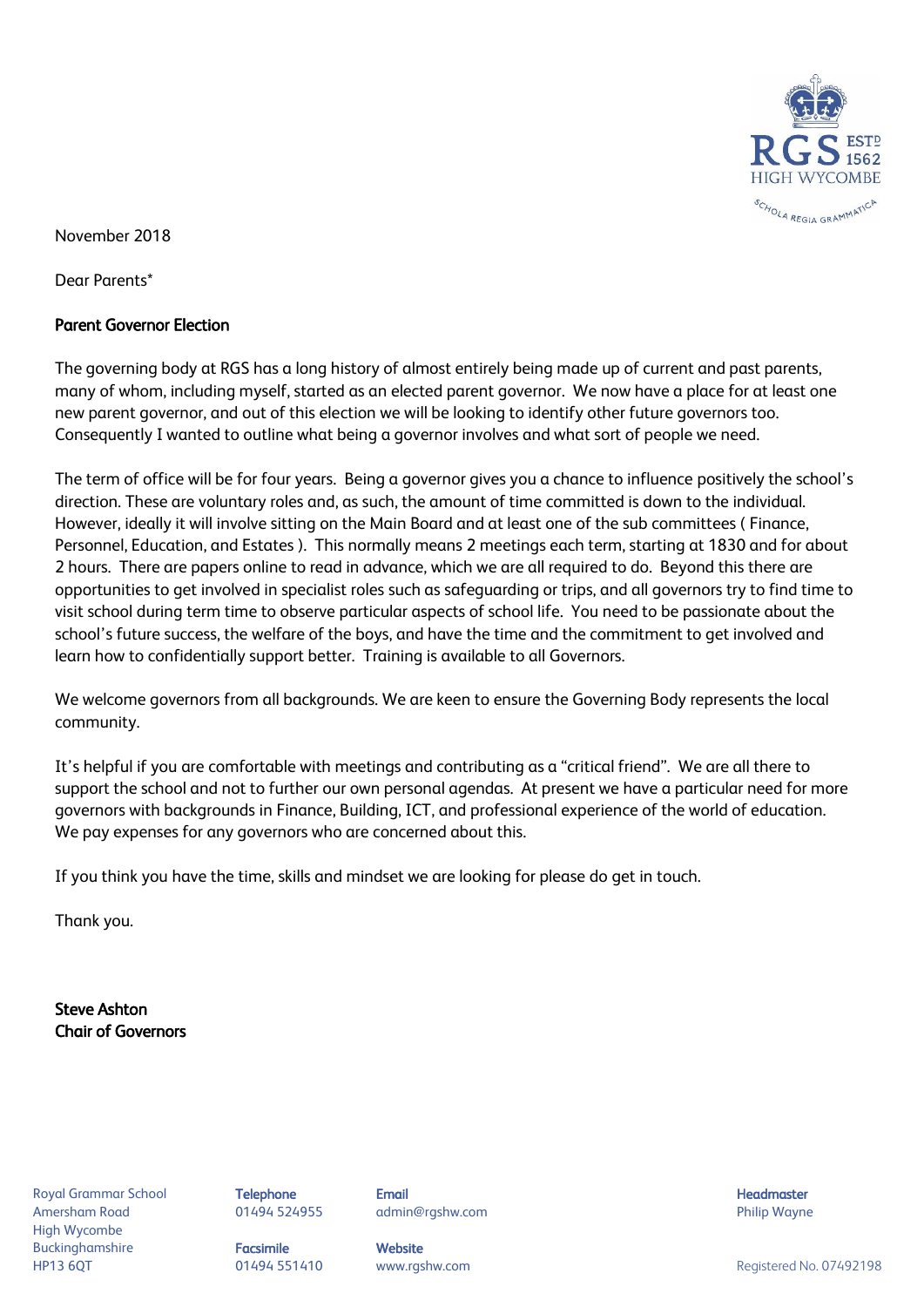# Submitting a nomination

If you wish to submit your nomination please complete the slip below and return it the Clerk to Governors with a Pen Portrait (up to **a maximum of 200 words**) giving some brief biographical details and reasons why you would like to become a Parent Governor. In the event of a ballot or once elected, this statement will be published on the School website (www.rgshw.com). Those eligible to stand are the parents<sup>\*</sup> of a registered pupil at the Academy at the time he/she is elected. A parent whose child leaves the Academy may continue as a Parent Governor until the end of their term of office, if he/she so wishes. A person is disqualified from election or appointment as a Parent Governor if they are an elected member of the Local Authority or if they work at the RGS for more than 500 hours in any school year.

#### Nominations should be sent to Caroline Cobb, Clerk to Governors, by noon on Tuesday 4 December 2018. If only

one nomination is received the Candidate will be elected unopposed but if there are two or more nominations a ballot will be held. The ballot will be secret and a further notification about the arrangements will be sent to you. All parents\* of a child who attends the Academy will be entitled to vote in the ballot and voting will be based on one vote per parent. If it proves impossible to fill the vacancies the Governing Body has the right to make an appointment. If the need to do this arises, the Governing Body would first of all consider appointing a parent of a registered pupil at the Academy or, where it is not reasonably practical to do so, a person who is the parent of a child of compulsory school age.

Please note Governors are required to produce evidence of identity and obtain enhanced DBS clearance to confirm their suitability to work with children. If you require information on the role and commitment required of a School Governor please contact the Clerk to Governors, Caroline Cobb, on cyc@rgshw.com or visit the School website

\* for the purposes of this election, parent includes a pupil's legal guardian/carer

# To: Clerk to Governors, Royal Grammar School, Amersham Road, High Wycombe HP13 6QT

#### Completed nomination forms must be returned to the Clerk to Governors by noon on Tuesday 4 December

I wish to submit my nomination for the role of Parent Governor and attach a Pen Portrait of myself to this nomination slip. I agree to this Pen Portrait being published on the School website (www.rgshw.com). I confirm that I am not disqualified from holding office for any of the reasons set out in the School Governance Regulations shown overleaf.

Name:

Address:

| Telephone:  | Email:      |
|-------------|-------------|
| Son's Name: | Son's Form: |
| Signed:     | Date:       |